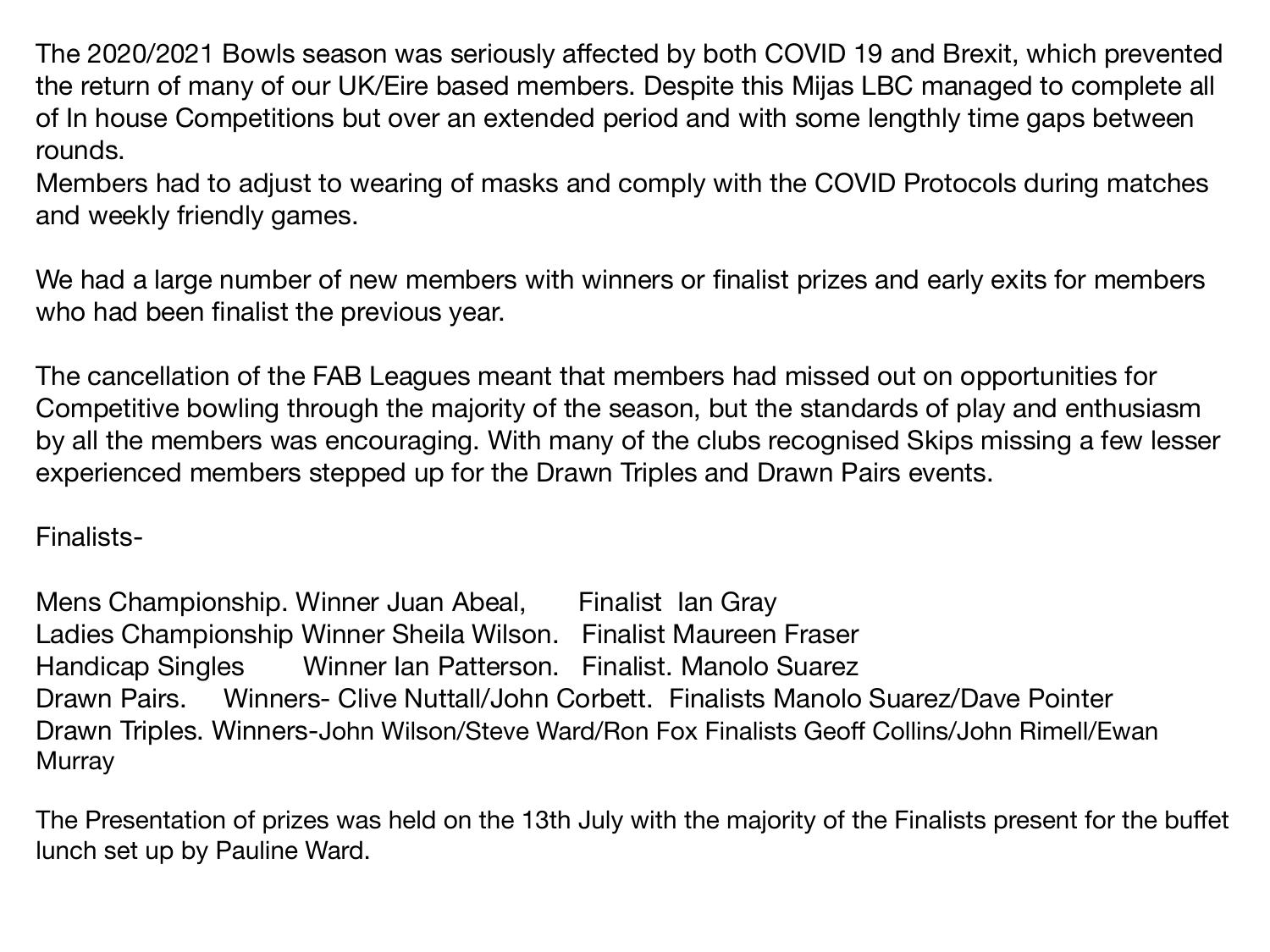| Preliminary     | Last 16            | Quarters          | <b>Semis</b>           | Final         |
|-----------------|--------------------|-------------------|------------------------|---------------|
|                 | Juan Abeal. 21     |                   |                        |               |
| John Rimell. 18 | lan Patterson. 12  | Juan Abeal.<br>21 |                        |               |
|                 |                    |                   |                        |               |
| David Prain. 21 | 17<br>David Prain. | Kevin Bravant. 14 | Juan Abeal. 21         | Juan Abeal 21 |
|                 | Kevin Bravant. 21  |                   |                        |               |
|                 | Mick Devine. 21    |                   |                        |               |
|                 | George Roullier.10 | Mick Devine. 7    | Steve Ward. 18         |               |
|                 | Steve Ward.<br>21  | Steve Ward. 21    | <b>WINNER</b>          |               |
|                 | 7<br>Ron Fox.      |                   | <b>JUAN ABEAL</b>      |               |
|                 | lan Gray.<br>21    |                   |                        |               |
|                 | Dave Pointer. 0    | 21<br>lan Gray.   |                        |               |
|                 | Clive Nuttall. 7   | John Corbett. 18  | 21<br>lan Gray.        |               |
|                 | John Corbett. 21   |                   |                        |               |
|                 |                    | Bill Neal. 21     | <b>Bill Neal</b><br>19 | lan Gray. 13  |
|                 | John Wilson. 21    | John Wilson. 10   |                        |               |
|                 | Graeme Dunn. 9     |                   |                        |               |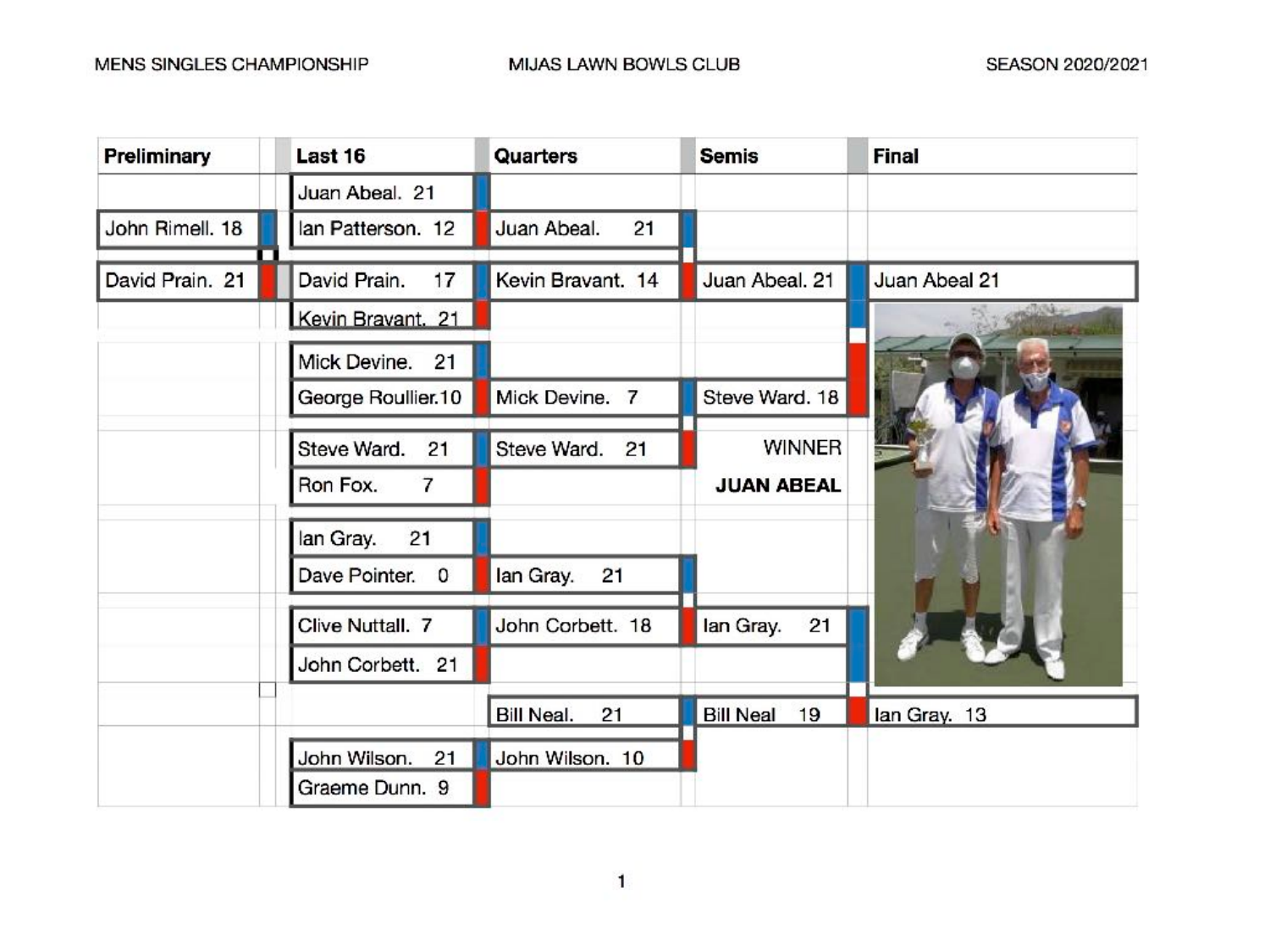

**The Ladies Singles was played as a round robin due to lack of lady members willing to play in singles matches and withdrawals.** 

# **Sheila Wilson beat Maureen Fraser 21-16 in the head to head match.**

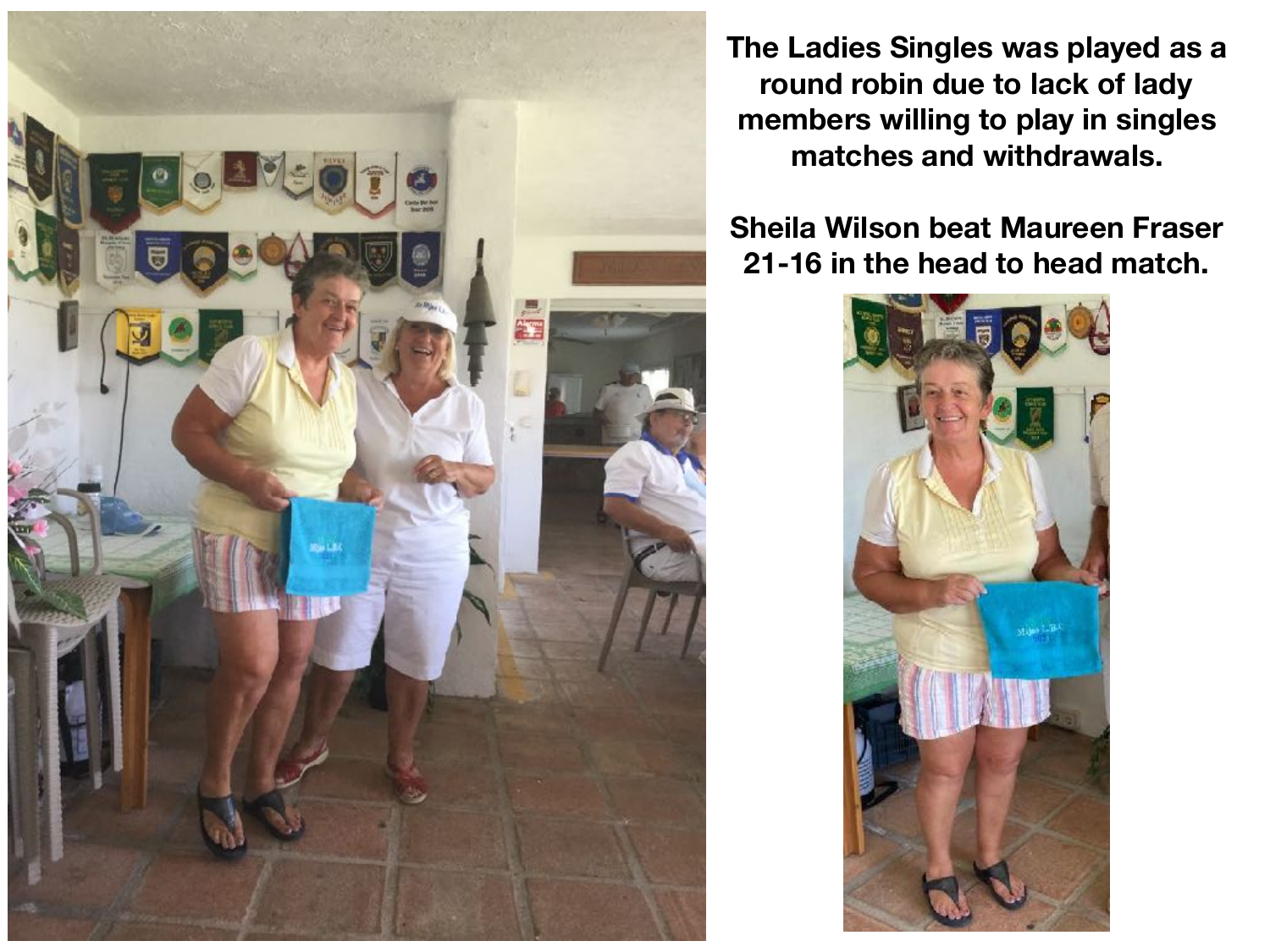|                       | Preliminary             | Last 16                | <b>Quarter Final</b> | Semi Final     | Final                  |
|-----------------------|-------------------------|------------------------|----------------------|----------------|------------------------|
| Pauline Ward 6 (8)    | lan Gray 1 (21)         | lan Gray 1. (17)       |                      |                |                        |
| Graeme Dunn 3 (8)     | <b>Bill Neal 1 (21)</b> | Bill Neal 1. (21)      | Bill Neal. 1. (19)   |                |                        |
| Mick Devine 2 (21)    | Ewan Fraser 3 (18)      | Mick. 2. (11)          | (21)<br>lan P.       | lan P.<br>(21) |                        |
| Ian Patterson (21)    | John Wilson (19)        | lan P                  |                      |                |                        |
| Billy Mulcahy 4 (7)   | Juan Abeal. (21)        | Juan.<br>(11)          |                      |                | lan Patterson.<br>(21) |
| <b>Maureen Fraser</b> | Joan Corpett WO         | Joan C. 1 (21)         | $Joan C1$ .<br>(8)   | Clive 2 (18)   | $z_{\text{max}}$       |
| John Corbett 1 (14)   | Clive Nuttall 2 (21)    | Clive. 2.<br>WO        | Clive. 2.<br>(21)    |                |                        |
| John Rimell (14)      | Eric Storrs 1. (21)     | Eric. 1                |                      | <b>WINNER</b>  |                        |
| Ron Fox. 4 (15)       | Shella Wilson (21)      | Sheila W<br><b>WO</b>  |                      | lan Patterson  |                        |
|                       |                         | Eoghain Bradaigh 2     | Sheila W (21)        |                |                        |
|                       |                         | David Frain 4. (21)    | David P. 4 (17)      | Sheila W. (16) |                        |
|                       |                         | Dave Pointer 4 (9)     |                      |                |                        |
|                       |                         | Kevin Bravant 3 (13)   |                      |                | Manolo Suarez. 2. (14) |
|                       |                         | Manolo Suarez 2 (21)   | Manolo 2. (21)       | Manolo 2 (21)  |                        |
|                       | (21)<br>Steve Ward.     | George Roullier 6 (10) | Steve W. (9)         |                |                        |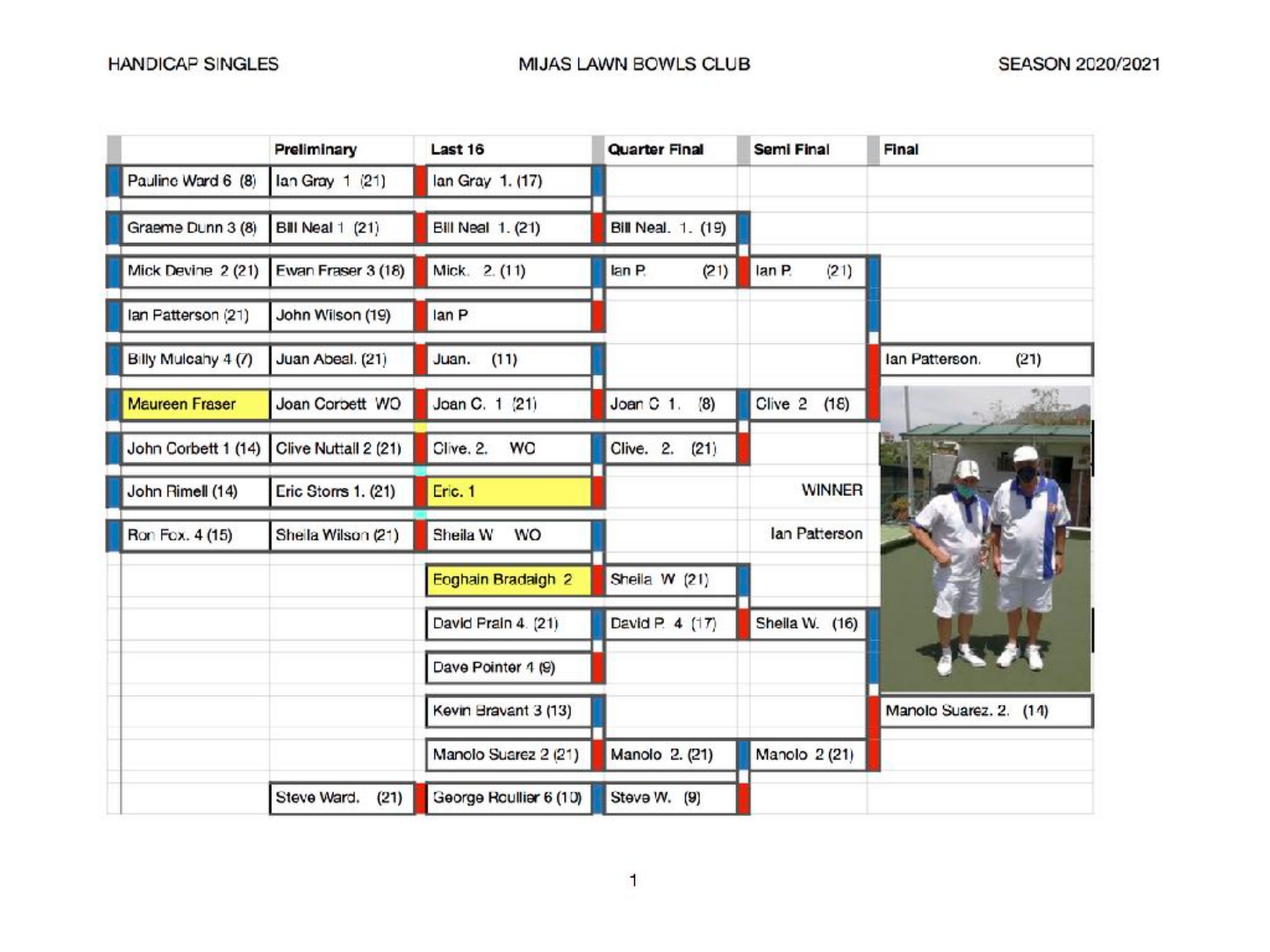### DRAWN PAIRS COMPETITION

## Mijas Lawn Bowls Club

| Preliminary                       | <b>Qtr Final</b>                 | Semi Final                      | Final                           |
|-----------------------------------|----------------------------------|---------------------------------|---------------------------------|
| Mick Devine, Billy Mulcahy        |                                  |                                 |                                 |
| Sheila Wilson, Steve Ward         | Mick, Billy                      |                                 |                                 |
| Kevin Bravant, Joan Corbett. 15   | lan Patterson, Ron Fox           | lan Patterson, Ron Fox. 14      |                                 |
| 16<br>lan Patterson, Ron Fox.     |                                  |                                 | Clive Nuttall, John Corbett. 15 |
| John Rimell, Juan Abeal.<br>16    |                                  |                                 |                                 |
| Clive Nuttall, John Corbett<br>18 | Clive Nuttall, John Corbett      | Clive Nuttall, John Corbett 18  |                                 |
|                                   | Geoff Collins, April Attenbourgh | Winner                          |                                 |
|                                   |                                  | Clive Nuttall, John Corbett     |                                 |
|                                   | Georeg Roulier, John Wilson 22   |                                 |                                 |
|                                   | 13<br>Ian Gray, David Prain.     | George Roullier, John Wilson 13 |                                 |
|                                   | Bill Neal, Pauline Ward.<br>10   | Manolo Suarez, Dave Pointer. 16 | Manolo Suarez, Dave Pointer 14  |
|                                   | Manolo Suarez, Dave Pointer 19   |                                 |                                 |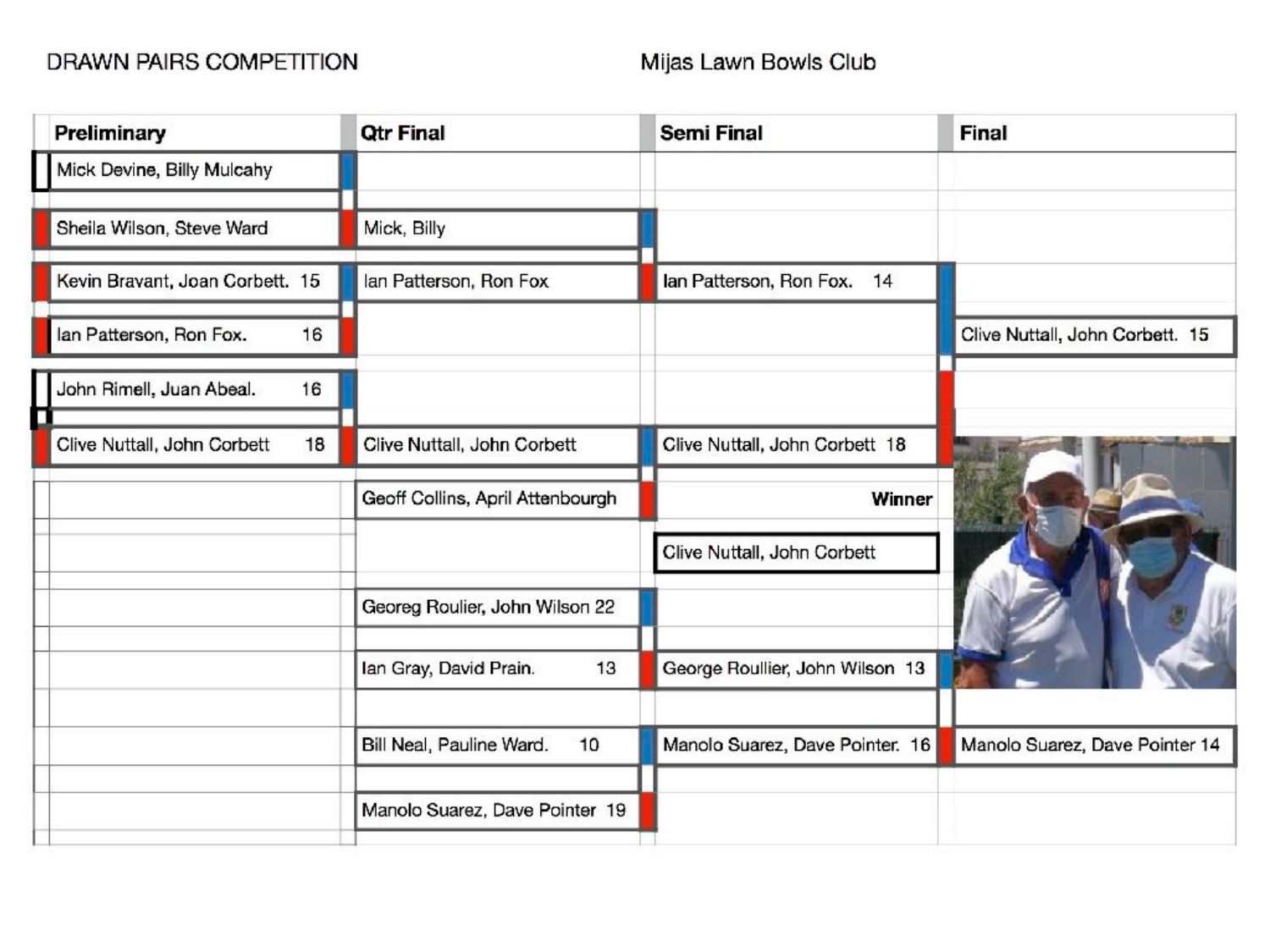### DRAWN TRIPLES COMPETITION

#### MIJAS LAWN BOWLS CLUB

SEASON 2020/2021

| <b>Quarter Finals</b>                               | <b>Semi Finals</b>                     | Final                                               |
|-----------------------------------------------------|----------------------------------------|-----------------------------------------------------|
| Bill Neal, Sheila Wilson, David Prain. (5)          |                                        |                                                     |
| John Wilson, Steve Ward, Ron Fox. (25)              | John W, Steve W, Ron Fox. (29)         |                                                     |
|                                                     |                                        | John Wilson, Steve Ward, Ron Fox.<br>(14)           |
| Juan Abeal, Kevin Bravant, Pauline Ward (19)        | Pauline. Billy Mulcahy, D. Pcinter (9) |                                                     |
| Clive Nuttall, John Corbett, Graeme Dunn (14)       | Subs -JA and KB no shows               |                                                     |
|                                                     | Winner                                 |                                                     |
|                                                     | John Wilson, Steve Ward, Ron Fox       |                                                     |
|                                                     |                                        |                                                     |
| lan Patterson, April Attenbourgh, Joan Corbett (23) |                                        |                                                     |
| Eoghain Bradaigh, Ian Gray, George Roullier. (14)   | Ian P, April, Joan. (15)               |                                                     |
|                                                     |                                        |                                                     |
| Maureen Fraser, Mick Devine, Manolo Suarez (10)     | Geoff C, John R, Ewan F. (18)          | Geoff Collins, John Rimell, Ewan<br>Fraser.<br>(12) |
| Geoff Collins, John Rimell, Ewan Fraser (28)        |                                        |                                                     |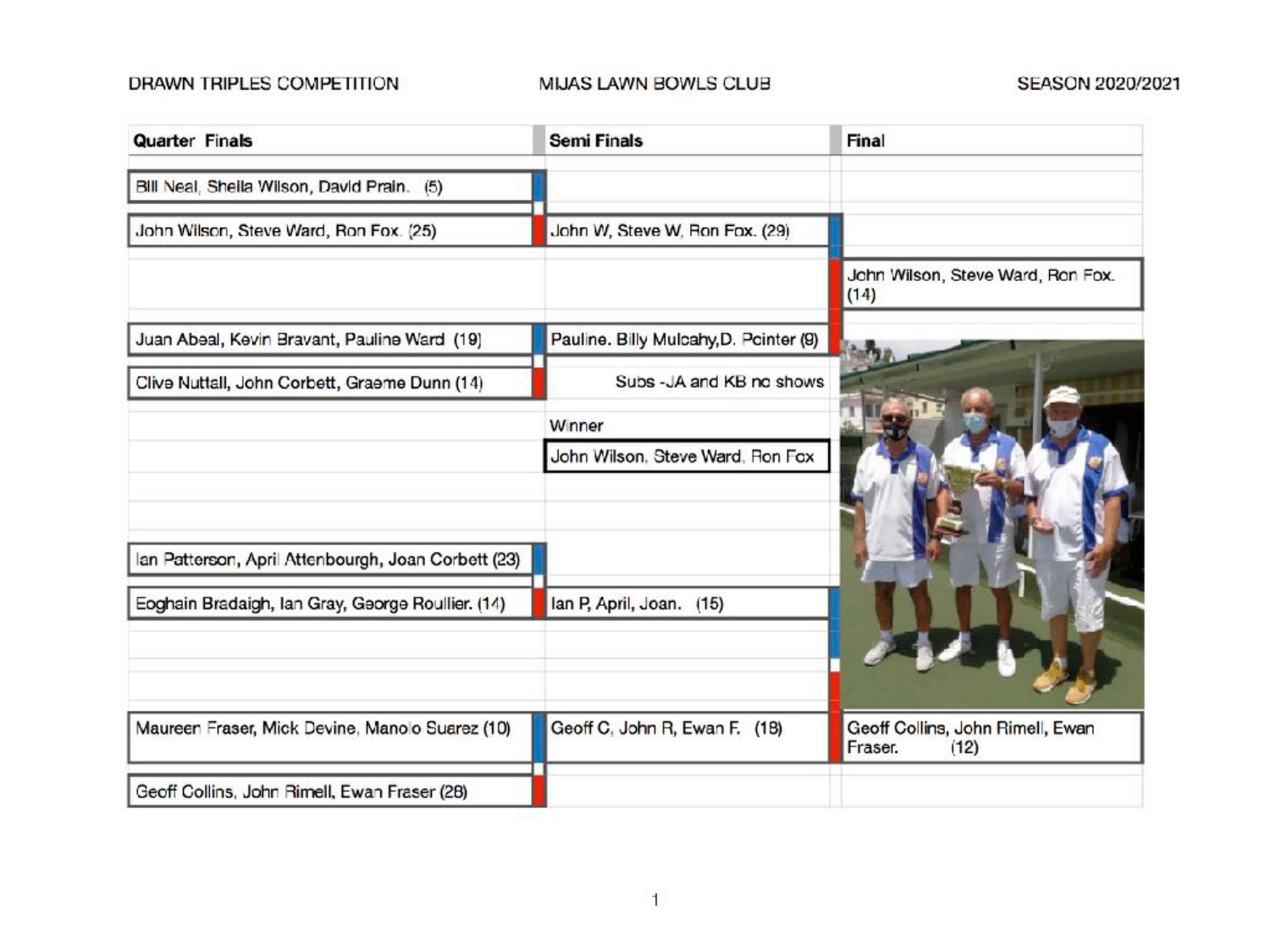











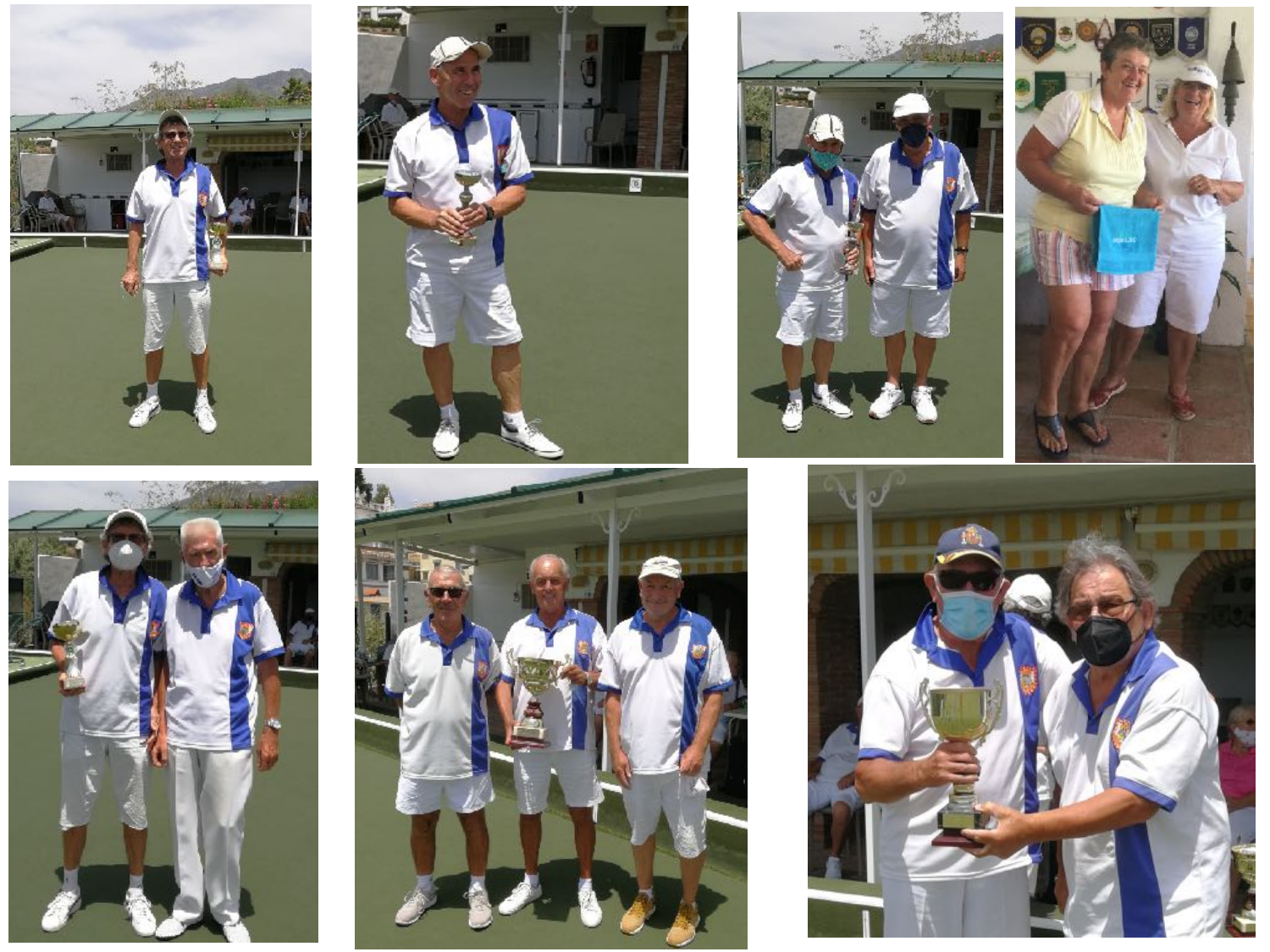



PO